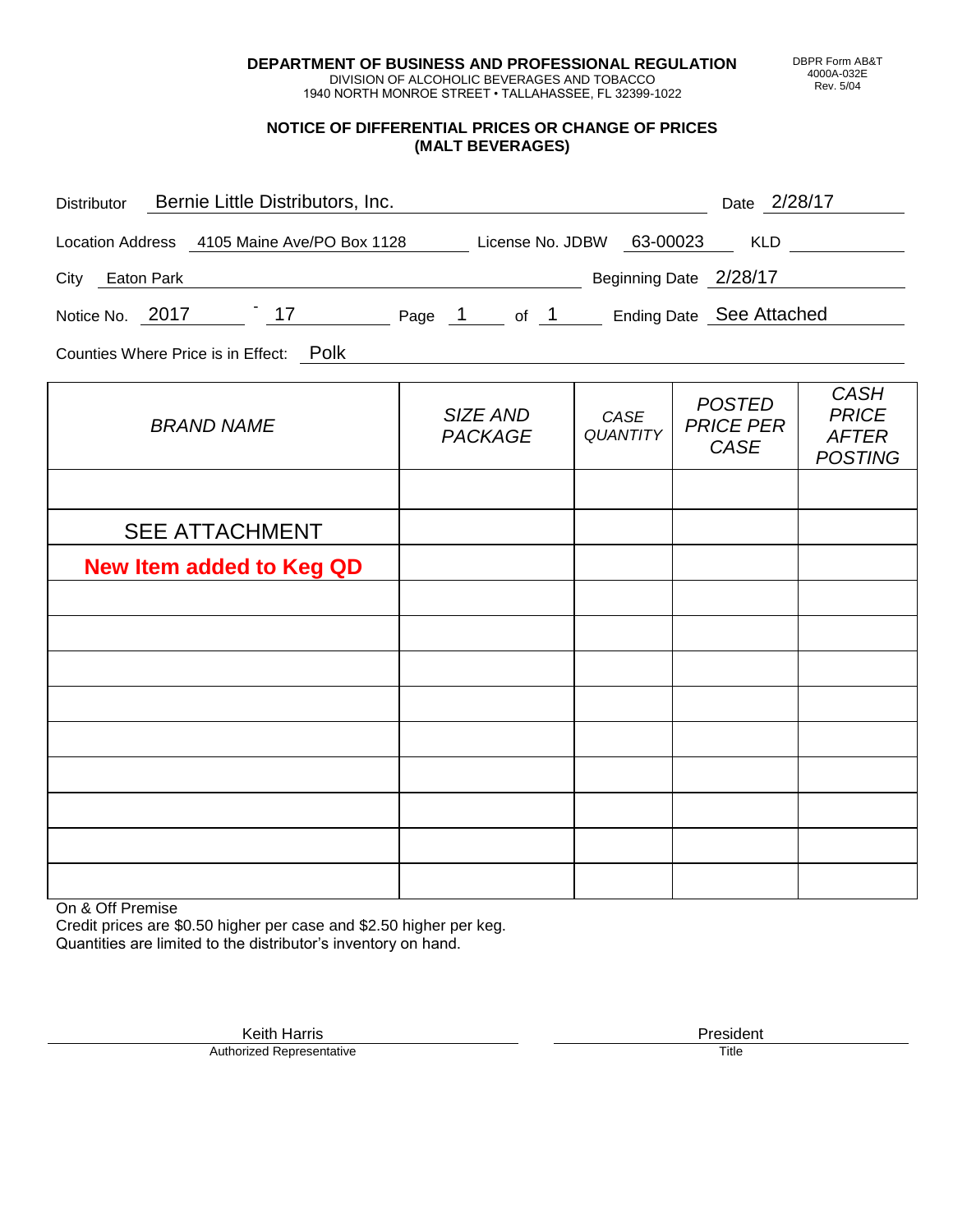## **BERNIE LITTLE DISTRIBUTORS, INC. DRAFT QUANTITY DISCOUNT PRICE LIST Polk, Hardee, Highlands & Okeechobee County**

**Prices effective October 28, 2016**

| <b>BRANDS</b>                                                                  | <b>ITEM#</b>   | <b>SIZE</b>            | <b>GALLONS</b> | Frontline                     |          | $1 - 4$                       |          | 5 - 9               |             | $10+$            |                 |
|--------------------------------------------------------------------------------|----------------|------------------------|----------------|-------------------------------|----------|-------------------------------|----------|---------------------|-------------|------------------|-----------------|
| <b>BASS ALE</b>                                                                | 12099          | $1/2$ BBL              | 15.5           | \$<br>120.00                  | \$       | 120.00                        | \$       | 117.00              | \$          | 113.00           |                 |
| <b>BECK'S</b>                                                                  | 12199          | $1/2$ BBL              | 15.5           | \$<br><b>120.00</b>           | \$       | 120.00                        | \$       | 117.00              | - \$        | 113.00           |                 |
| <b>BECK'S OKTOBERFEST</b>                                                      | 12498          | $1/2$ BBL              | 15.5           | \$<br>120.00                  | \$       | 120.00                        | \$       | 117.00              | - \$        | 113.00           |                 |
| <b>BLUE POINT BLUEBERRY ALE</b>                                                | 10199          | $1/2$ BBL              | 15.5           | \$<br>160.00                  | \$       | 160.00                        | \$       | 129.00              | -\$         | 95.00            |                 |
| <b>BLUE POINT HOPTICAL ILLUSION</b><br><b>BLUE POINT NEW YORK OYSTER STOUT</b> | 15199<br>38699 | $1/2$ BBL              | 15.5           | \$<br>190.00<br>\$            | \$       | 190.00                        | \$       | 190.00              | \$<br>\$    | 190.00           |                 |
| <b>BLUE POINT PUMPKIN</b>                                                      | 13399          | $1/2$ BBL<br>$1/2$ BBL | 5.17<br>15.5   | 160.00<br>\$<br><b>160.00</b> | \$<br>\$ | 160.00<br>160.00              | \$<br>\$ | 160.00<br>129.00    | \$          | 160.00<br>95.00  |                 |
| <b>BLUE POINT SPRING FLING</b>                                                 | 14799          | $1/2$ BBL              | 15.5           | \$<br>160.00                  | \$       | 160.00                        | \$       | 129.00              | \$          | 95.00            |                 |
| <b>BLUE POINT SUMMER ALE</b>                                                   | 18099          | $1/2$ BBL              | 15.5           | \$<br>160.00                  | \$       | 160.00                        | \$       | 129.00              | \$          | 95.00            |                 |
| <b>BLUE POINT TOASTED LAGER</b>                                                | 15099          | $1/2$ BBL              | 15.5           | \$<br>160.00                  | \$       | 160.00                        | \$       | 129.00              | \$          | 95.00            |                 |
| <b>BLUE POINT WHITE IPA</b>                                                    | 14899          | $1/2$ BBL              | 5.17           | \$<br>160.00                  | \$       | 160.00                        | \$       | 129.00              | \$          | 95.00            |                 |
| <b>BLUE POINT WINTER</b>                                                       | 14399          | $1/2$ BBL              | 15.5           | \$<br>160.00                  | \$       | 160.00                        | \$       | 129.00              | \$          | 95.00            |                 |
| <b>BODDINGTON PUB</b>                                                          | 12692          | $1/2$ BBL              | 13.2           | \$<br>160.00                  | \$       | 160.00                        | \$       | 157.00              | \$          | 153.00           |                 |
| <b>BRECKENRIDGE AGAVE WHEAT</b>                                                | 55099          | $1/2$ BBL              | 15.5           | \$<br>155.00                  | \$       | 155.00                        | \$       | 155.00              | \$          | 155.00           |                 |
| <b>BRECKENRIDGE AVALANCHE AMBER ALE</b>                                        | 55299          | $1/2$ BBL              | 15.5           | \$<br>155.00                  | \$       | 155.00                        | \$       | 155.00              | \$          |                  | 155.00 NEW ITEM |
| <b>BRECKENRIDGE VANILLA PORTER</b>                                             | 55199          | $1/2$ BBL              | 15.5           | \$<br>155.00                  | \$       | 155.00                        | \$       | 155.00              | \$          | 155.00           |                 |
| <b>BRECKENRIDGE NITRO VANILLA PORTER</b>                                       | 55599          | $1/2$ BBL              | 15.5           | \$<br><b>170.00</b>           | \$       | 170.00                        | \$       | 170.00              | \$          | 170.00           |                 |
| <b>BRECKENRIDGE PUMPKIN SPICE</b>                                              | 60999          | $1/2$ BBL              | 15.5           | \$<br>155.00                  | \$       | 155.00                        | \$       | 155.00              | \$          | 155.00           |                 |
| <b>BUD BLACK CROWN</b>                                                         | 2999           | $1/2$ BBL              | 15.5           | \$<br>120.00                  | \$       | 120.00                        | \$       | $117.00\quad$ \$    |             | 113.00           |                 |
| <b>BUD LIGHT</b>                                                               | 5399<br>5799   | $1/2$ BBL              | 15.5           | \$<br>111.00                  | \$       | 111.00                        | \$       | 108.00              | \$          | 104.00           |                 |
| <b>BUD LIGHT LIME</b><br><b>BUD SELECT</b>                                     | 5299           | $1/2$ BBL<br>$1/2$ BBL | 15.5<br>15.5   | \$<br>120.00<br>\$<br>111.00  | \$<br>\$ | 120.00<br>111.00              | \$<br>\$ | 117.00<br>108.00    | \$<br>\$    | 113.00<br>96.00  |                 |
| <b>BUDWEISER</b>                                                               | 1199           | $1/2$ BBL              | 15.5           | \$<br>111.00                  | \$       | 95.00                         | \$       | 95.00               | \$          | 95.00            |                 |
| <b>BUSCH</b>                                                                   | 6199           | $1/2$ BBL              | 15.5           | \$<br>105.00                  | \$       | 105.00                        | \$       | 102.00              | \$          | 98.00            |                 |
| <b>GOOSE 312</b>                                                               | 30099          | $1/2$ BBL              | 15.5           | \$<br>165.00                  | \$       | 165.00                        | \$       | 133.00              | \$          | 101.00           |                 |
| <b>GOOSE 312 PALE ALE</b>                                                      | 31799          | $1/2$ BBL              | 15.5           | \$<br>165.00                  | \$       | 165.00                        | \$       | 133.00              | \$          | 101.00           |                 |
| <b>GOOSE AUTUMN ALE</b>                                                        | 32299          | $1/2$ BBL              | 15.5           | \$<br>165.00                  | \$       | 165.00                        | \$       | 133.00              | \$          | 101.00           |                 |
| <b>GOOSE FESTIVITY</b>                                                         | 32499          | $1/2$ BBL              | 15.5           | \$<br>165.00                  | \$       | 165.00                        | \$       | 133.00              | -\$         | 101.00           |                 |
| <b>GOOSE FOUR STAR PILSNER</b>                                                 | 36399          | $1/2$ BBL              | 15.5           | \$<br>165.00                  | \$       | 165.00                        | \$       | $133.00\quad$ \$    |             | 101.00           |                 |
| <b>GOOSE GREEN LINE</b>                                                        | 36499          | $1/2$ BBL              | 15.5           | \$<br>165.00                  | \$       | 165.00                        | \$       | 133.00              | \$          | 101.00           |                 |
| <b>GOOSE HONKER'S</b>                                                          | 30199          | $1/2$ BBL              | 15.5           | \$<br>165.00                  | \$       | 165.00                        | \$       | 133.00              | \$          | 101.00           |                 |
| <b>GOOSE IPA</b>                                                               | 30299          | $1/2$ BBL              | 15.5           | \$<br>165.00                  | \$       | 165.00                        | \$       | 133.00              | \$          | 101.00           |                 |
| <b>GOOSE PRESEASON</b>                                                         | 57199          | $1/2$ BBL              | 15.5           | \$<br>165.00                  | \$       | 165.00                        | \$       | 133.00              | - \$        | 101.00           |                 |
| <b>GOOSE WINTER</b>                                                            | 32999          | $1/2$ BBL              | 15.5           | \$<br>165.00                  | \$       | 165.00                        | \$       | $133.00\quad$ \$    |             | 101.00           |                 |
| <b>GOOSE OKTOBERFEST</b>                                                       | 32199          | $1/2$ BBL              | 15.5           | \$<br>165.00                  | \$       | 165.00                        | \$       | 133.00              | \$          | 101.00           |                 |
| <b>GOOSE SUMMERTIME</b>                                                        | 30499          | $1/2$ BBL              | 15.5           | \$<br>165.00                  | \$       | 165.00                        | \$       | 133.00              | \$          | 101.00           |                 |
| <b>HOEGAARDEN</b><br><b>JOHNNY APPLESEED</b>                                   | 13092<br>40099 | $1/2$ BBL<br>$1/2$ BBL | 13.2<br>15.5   | \$<br>160.00<br>\$<br>161.00  | \$<br>\$ | 160.00<br>161.00              | \$<br>\$ | 157.00<br>161.00    | - \$<br>-\$ | 153.00<br>161.00 |                 |
| <b>LAND SHARK LAGER</b>                                                        | 9199           | $1/2$ BBL              | 15.5           | \$<br>120.00                  | \$       | 120.00                        | \$       | 100.00              | -\$         | 79.00            |                 |
| <b>MICHELOB AMBER BOCK</b>                                                     | 7699           | $1/2$ BBL              | 15.5           | \$<br>120.00                  | \$       | <b>120.00</b>                 | \$       | 97.00               | \$          | 74.00            |                 |
| <b>MICHELOB LIGHT</b>                                                          | 4399           | $1/2$ BBL              | 15.5           | \$<br>120.00                  | \$       | 120.00                        | \$       | 117.00              | \$          | 113.00           |                 |
| <b>MICHELOB ULTRA</b>                                                          | 7799           | $1/2$ BBL              | 15.5           | \$<br>120.00                  | \$       | 120.00                        | \$       | $117.00 \quad$ \$   |             | 113.00           |                 |
| <b>NATURAL LIGHT</b>                                                           | 1599           | $1/2$ BBL              | 15.5           | \$<br>103.00                  | \$       | 103.00                        | \$       | 103.00              | - \$        | 103.00           |                 |
| <b>ROLLING ROCK</b>                                                            | 12899          | $1/2$ BBL              | 15.5           | \$<br>103.00                  | \$       | 103.00                        | \$       | 102.00              | -\$         | 98.00            |                 |
| <b>SHOCK TOP</b>                                                               | 2099           | $1/2$ BBL              | 15.5           | \$<br>127.00                  |          | \$127.00                      |          | \$103.00            | \$          | 79.00            |                 |
| <b>SHOCK TOP APPLE</b>                                                         | 18599          | $1/2$ BBL              | 15.5           | \$                            |          | 127.00 \$ 127.00 \$ 103.00 \$ |          |                     |             | 79.00            |                 |
| <b>SHOCK TOP LEMON</b>                                                         | 9899           | $1/2$ BBL              | 15.5           | \$                            |          | 127.00 \$ 127.00 \$           |          | 103.00 <sup>°</sup> |             | 79.00            |                 |
| <b>SHOCK TOP PUMPKIN</b>                                                       | 4299           | $1/2$ BBL              | 15.5           | \$<br>127.00                  | \$       | 127.00                        | \$       | 103.00              | \$          | 79.00            |                 |
| <b>SHOCK TOP RASPBERRY</b>                                                     | 5599           | $1/2$ BBL              | 15.5           | 127.00<br>\$                  |          | \$127.00                      |          | \$103.00            | \$          | 79.00            |                 |
| <b>SHOCK TOP SHOCKOLATE</b>                                                    | 19299          | $1/2$ BBL              | 15.5           | \$<br>127.00                  | \$       | 127.00                        | \$       | 103.00              | \$          | 79.00            |                 |
| <b>SHOCK TOP TWISTED PRETZEL</b><br><b>STELLA ARTOIS</b>                       | 36099<br>12992 | $1/2$ BBL<br>$1/2$ BBL | 15.5<br>13.2   | \$<br>127.00<br>160.00<br>\$  | \$<br>\$ | 127.00<br>160.00              | \$<br>\$ | 103.00<br>157.00    | \$<br>-\$   | 79.00<br>153.00  |                 |
| <b>BEST DAMN ROOT BEER</b>                                                     | 9398           | 1/4 BBL                | 7.75           | \$<br>86.00                   | \$       | 86.00                         | \$       | 86.00               | \$          | 86.00            |                 |
| <b>BECK'S OKTOBERFEST</b>                                                      | 55697          | $1/6$ BBL              | 5.17           | 48.00<br>\$                   | \$       | 48.00                         | \$       | 48.00               | \$          | 48.00            |                 |
| <b>BLUE POINT BLUEBERRY ALE</b>                                                | 10197          | $1/6$ BBL              | 5.17           | \$<br>73.00                   | \$       | 59.00                         | \$       | 59.00               | \$          | 59.00            |                 |
| <b>BLUE POINT HONEY ROBBER</b>                                                 | 58397          | $1/6$ BBL              | 5.17           | \$<br>73.00                   | \$       | 59.00                         | \$       | 59.00               | \$          |                  | 59.00 NEW ITEM  |
| <b>BLUE POINT NEW YORK OYSTER STOUT</b>                                        | 38697          | $1/6$ BBL              | 5.17           | 73.00<br>\$                   | \$       | 73.00                         | \$       | 73.00               | \$          | 73.00            |                 |
| <b>BLUE POINT OATMEAL STOUT</b>                                                | 15597          | $1/6$ BBL              | 5.17           | \$<br>73.00                   | \$       | 59.00                         | \$       | 59.00               | \$          | 59.00            |                 |
| <b>BLUE POINT OKTOBERFEST</b>                                                  | 13697          | $1/6$ BBL              | 5.17           | \$<br>73.00                   | \$       | 59.00                         | \$       | 59.00               | \$          | 59.00            |                 |
| <b>BLUE POINT PUMPKIN</b>                                                      | 13597          | $1/6$ BBL              | 5.17           | \$<br>73.00                   | \$       | 59.00                         | \$       | 59.00               | \$          | 59.00            |                 |
| <b>BLUE POINT SUMMER ALE</b>                                                   | 18097          | $1/6$ BBL              | 5.17           | \$<br>73.00                   | \$       | 59.00                         | \$       | 59.00               | \$          | 59.00            |                 |
| <b>BLUE POINT TOASTED LAGER</b>                                                | 15097          | $1/6$ BBL              | 5.17           | 73.00<br>\$                   | \$       | 57.00                         | \$       | 57.00               | \$          | 57.00            |                 |
| <b>BLUE POINT WHITE IPA</b>                                                    | 20597          | $1/6$ BBL              | 5.17           | \$<br>73.00                   | \$       | 59.00                         | \$       | 59.00               | \$          | 59.00            |                 |
| <b>BLUE POINT WINTER ALE</b>                                                   | 14897          | $1/6$ BBL              | 5.17           | \$<br>73.00                   | \$       | 59.00                         | \$       | 59.00               | \$          | 59.00            |                 |
| <b>BLUE POINT SPRING</b>                                                       | 14798          | $1/6$ BBL              | 5.17           | \$<br>73.00                   | \$       | 59.00                         | \$       | 59.00               | \$          | 59.00            |                 |
| <b>BRECKENRIDGE AGAVE WHEAT</b>                                                | 55097          | <b>1/6 BBL</b>         | 5.17           | \$<br>62.50                   | \$       | 62.50                         | \$       | 62.50               | \$          | 62.50            |                 |